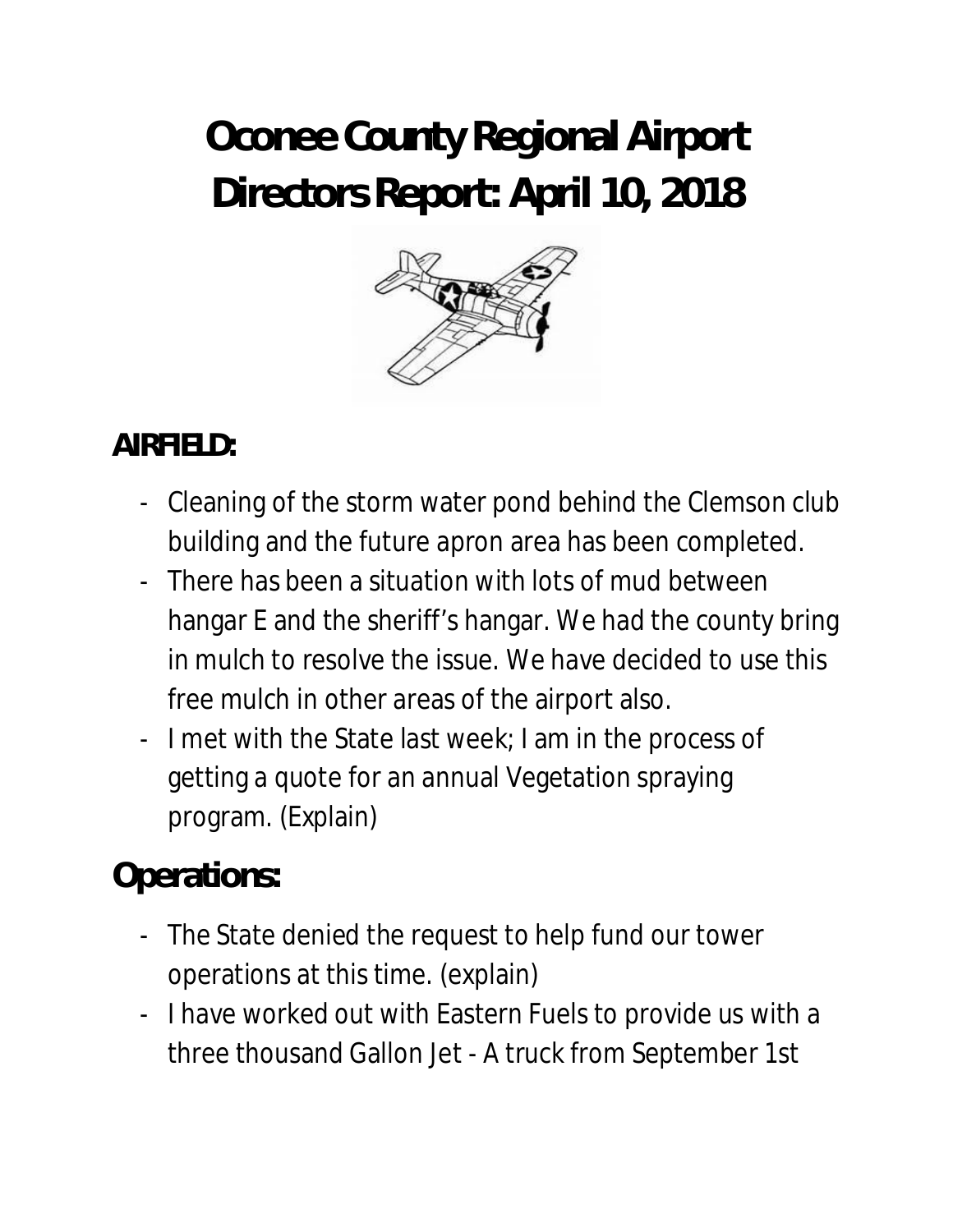until December 1<sup>st</sup> 2018 for CU game day weekends. (explain)

#### **SAFETY/SECURITY:**

N/A

#### **FBO FINANCIALS:**

- See attached

## **CAPITAL PROJECTS:**

- The Independent Fee Estimate the FAA requested for work on our CIP for FY 2018 is complete and has been submitted to the Atlanta office.
- Update from WK Dickson: They are working on the final grant application for the design work FY2018. This is the yes or no request for funding from the State and the FAA. They feel confident we will get the funding.

## **TERMINAL/FACILITIES:**

- Hangar E office rental process is complete and has been approved by council and the lease is signed.